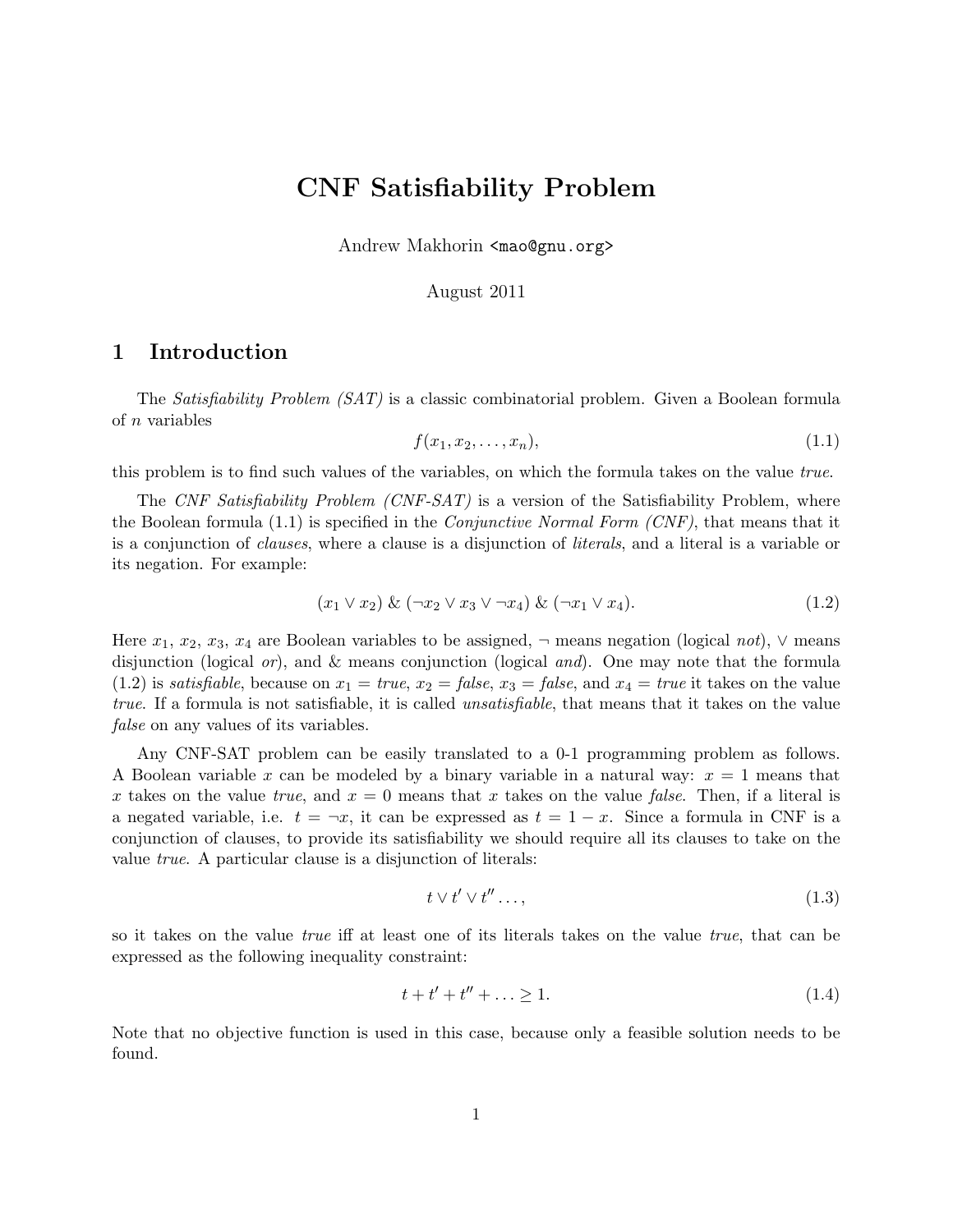For example, the formula (1.2) can be translated to the following constraints:

$$
x_1 + x_2 \ge 1
$$
  
\n
$$
(1 - x_2) + x_3 + (1 - x_4) \ge 1
$$
  
\n
$$
+ x_4 \ge 1
$$
  
\n
$$
x_1, x_2, x_3, x_4 \in \{0, 1\}
$$

Carrying out all constant terms to the right-hand side gives corresponding 0-1 programming problem in the standard format:

$$
x_1 + x_2 \ge 1
$$
  
- x<sub>2</sub> + x<sub>3</sub> - x<sub>4</sub>  $\ge -1$   
- x<sub>1</sub> + x<sub>4</sub>  $\ge 0$   
x<sub>1</sub>, x<sub>2</sub>, x<sub>3</sub>, x<sub>4</sub>  $\in$  {0, 1}

In general case translation of a CNF-SAT problem results in the following 0-1 programming problem:

$$
\sum_{j \in J_i^+} x_j - \sum_{j \in J_i^-} x_j \ge 1 - |J_i^-|, \quad i = 1, \dots, m
$$
\n(1.5)

$$
x_j \in \{0, 1\}, \quad j = 1, \dots, n \tag{1.6}
$$

where *n* is the number of variables, *m* is the number of clauses (inequality constraints),  $J_i^+ \subseteq \{1, \ldots, n\}$  is a subset of variables, whose literals in *i*-th clause do not have negation, and  $J_i^- \subseteq \{1, \ldots, n\}$  is a subset of variables, whose literals in *i*-th clause are negations of that variables. It is assumed that  $J_i^+ \cap J_i^- = \emptyset$  for all *i*.

# **2 GLPK API Routines**

## **2.1 glp read cnfsat — read CNF-SAT problem data in DIMACS format**

## **Synopsis**

int glp\_read\_cnfsat(glp\_prob \*P, const char \*fname);

#### **Description**

The routine glp\_read\_cnfsat reads the CNF-SAT problem data from a text file in DIMACS format and automatically translates the data to corresponding 0-1 programming problem instance  $(1.5)$ – $(1.6)$ .

The parameter P specifies the problem object, to which the 0-1 programming problem instance should be stored. Note that before reading data the current content of the problem object is completely erased with the routine glp\_erase\_prob.

The character string frame specifies the name of a text file to be read in. (If the file name ends with the suffix '.gz', the file is assumed to be compressed, in which case the routine decompresses it "on the fly".)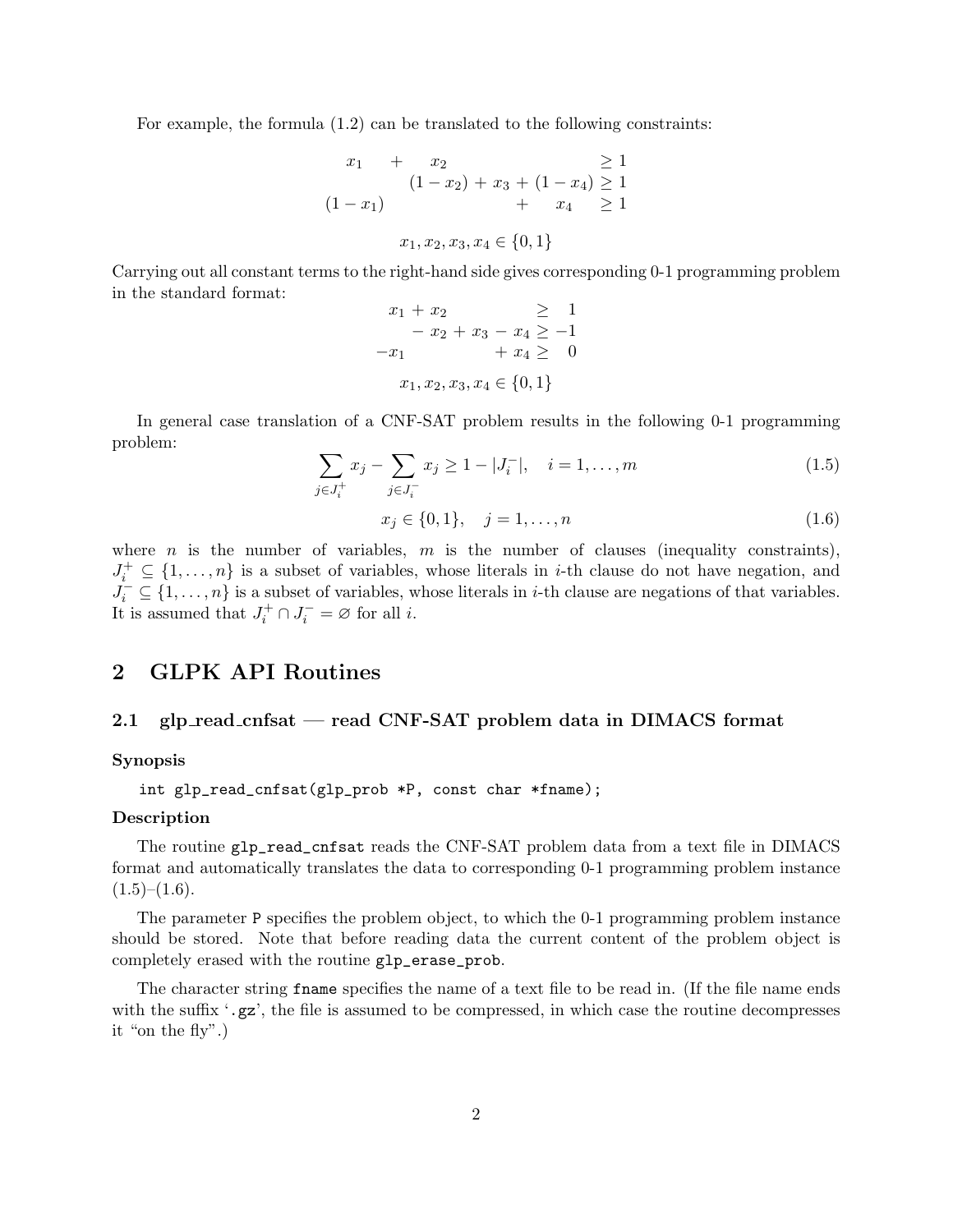#### **Returns**

If the operation was successful, the routine returns zero. Otherwise, it prints an error message and returns non-zero.

## **DIMACS CNF-SAT problem format**<sup>1</sup>

The DIMACS input file is a plain ASCII text file. It contains lines of several types described below. A line is terminated with an end-of-line character. Fields in each line are separated by at least one blank space.

**Comment lines.** Comment lines give human-readable information about the file and are ignored by programs. Comment lines can appear anywhere in the file. Each comment line begins with a lower-case character c.

c This is a comment line

**Problem line.** There is one problem line per data file. The problem line must appear before any clause lines. It has the following format:

p cnf VARIABLES CLAUSES

The lower-case character p signifies that this is a problem line. The three character problem designator cnf identifies the file as containing specification information for the CNF-SAT problem. The VARIABLES field contains an integer value specifying *n*, the number of variables in the instance. The CLAUSES field contains an integer value specifying *m*, the number of clauses in the instance.

**Clauses.** The clauses appear immediately after the problem line. The variables are assumed to be numbered from 1 up to *n*. It is not necessary that every variable appears in the instance. Each clause is represented by a sequence of numbers separated by either a space, tab, or new-line character. The non-negated version of a variable  $j$  is represented by  $j$ ; the negated version is represented by *−j*. Each clause is terminated by the value 0. Unlike many formats that represent the end of a clause by a new-line character, this format allows clauses to be on multiple lines.

**Example.** Below here is an example of the data file in DIMACS format corresponding to the CNF-SAT problem (1.2).

```
c sample.cnf
c
c This is an example of the CNF-SAT problem data
c in DIMACS format.
c
p cnf 4 3
1 2 0
-4 3
-2 0
-1 4 0
c
c eof
```
<sup>1</sup>This material is based on the paper "Satisfiability Suggested Format", which is publicly available at http://dimacs.rutgers.edu/.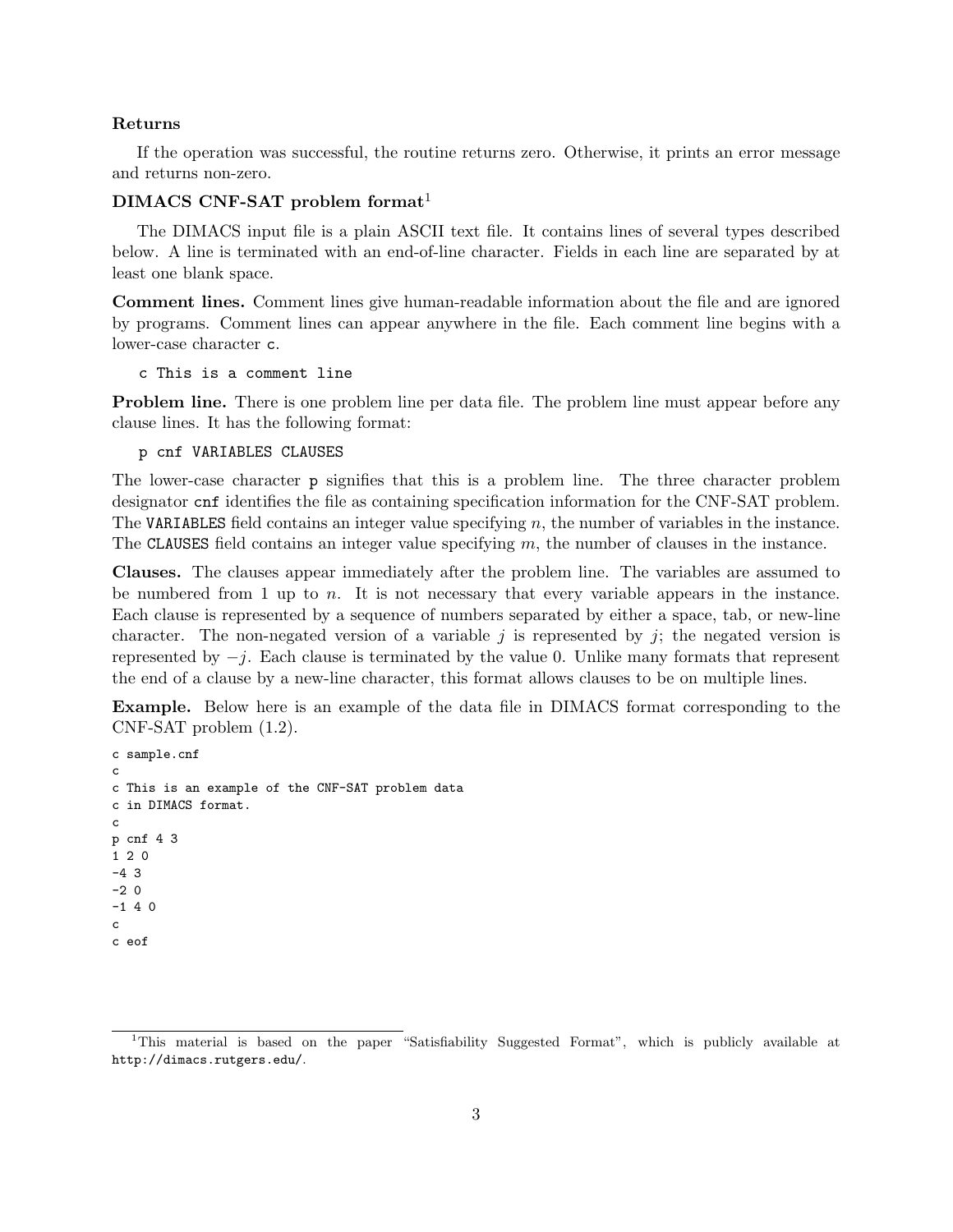## **2.2 glp check cnfsat — check for CNF-SAT problem instance**

## **Synopsis**

```
int glp_check_cnfsat(glp\_prob *P);
```
## **Description**

The routine glp\_check\_cnfsat checks if the specified problem object P contains a 0-1 programming problem instance in the format  $(1.5)$ – $(1.6)$  and therefore encodes a CNF-SAT problem instance.

#### **Returns**

If the specified problem object has the format  $(1.5)$ – $(1.6)$ , the routine returns zero, otherwise non-zero.

## **2.3 glp write cnfsat — write CNF-SAT problem data in DIMACS format**

#### **Synopsis**

int glp\_write\_cnfsat(glp\_prob \*P, const char \*fname);

## **Description**

The routine glp\_write\_cnfsat automatically translates the specified 0-1 programming problem instance  $(1.5)$ – $(1.6)$  to a CNF-SAT problem instance and writes the problem data to a text file in DIMACS format.

The parameter P is the problem object, which should specify a 0-1 programming problem instance in the format  $(1.5)$ – $(1.6)$ .

The character string fname specifies a name of the output text file to be written. (If the file name ends with suffix '.gz', the file is assumed to be compressed, in which case the routine performs automatic compression on writing that file.)

#### **Returns**

If the operation was successful, the routine returns zero. Otherwise, it prints an error message and returns non-zero.

## **2.4 glp minisat1 — solve CNF-SAT problem instance with MiniSat solver**

#### **Synopsis**

int glp\_minisat1(glp\_prob \*P);

#### **Description**

The routine glp\_minisat1 is a driver to MiniSat, a CNF-SAT solver developed by Niklas Eén and Niklas Sörensson, Chalmers University of Technology, Sweden.<sup>2</sup>

<sup>2</sup>The MiniSat software module is *not* part of GLPK, but is used with GLPK and included in the distribution.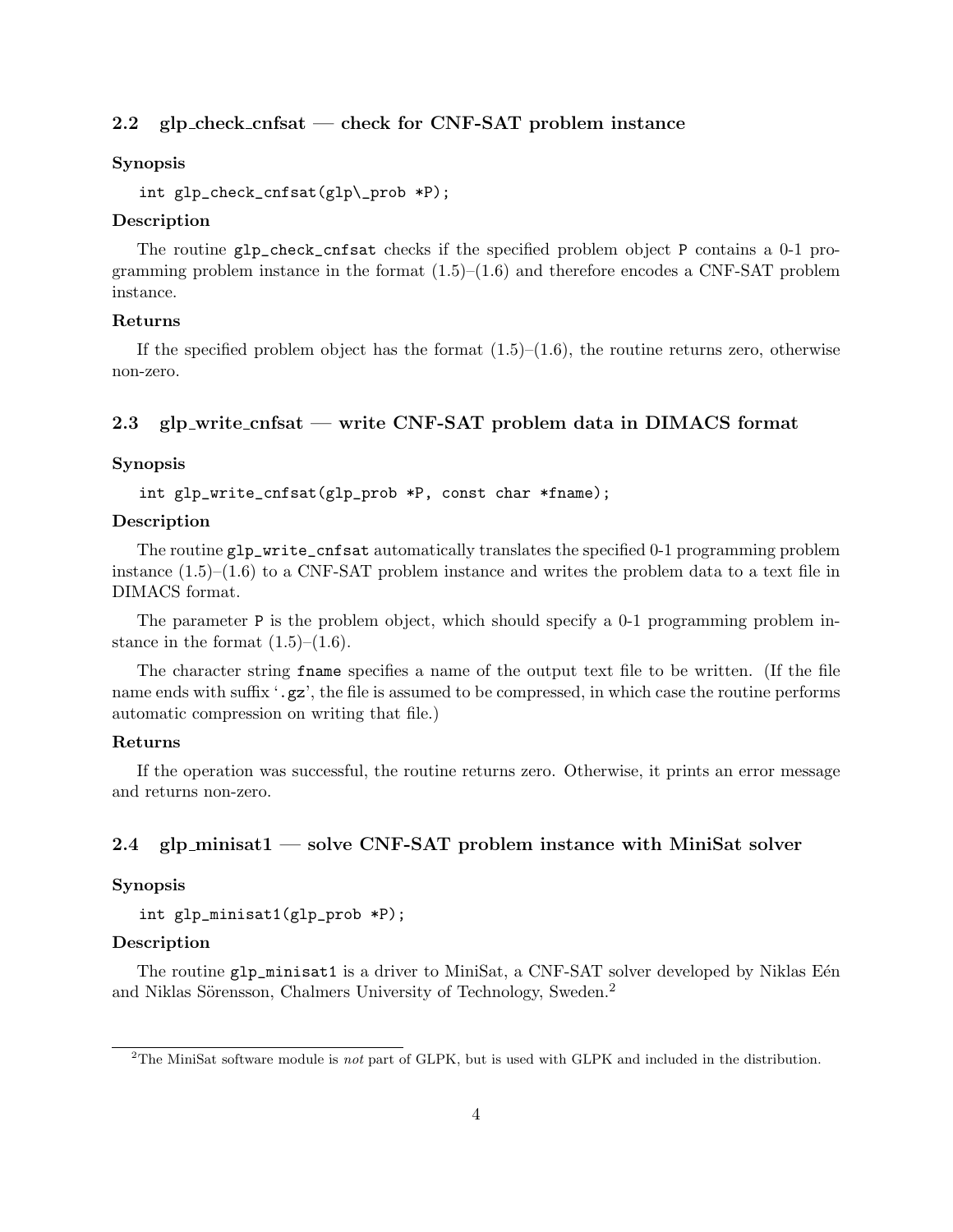It is assumed that the specified problem object P contains a 0-1 programming problem instance in the format  $(1.5)$ – $(1.6)$  and therefore encodes a CNF-SAT problem instance.

If the problem instance has been successfully solved to the end, the routine glp\_minisat1 returns 0. In this case the routine glp\_mip\_status can be used to determine the solution status:

- GLP OPT means that the solver found an integer feasible solution and therefore the corresponding CNF-SAT instance is satisfiable;
- GLP NOFEAS means that no integer feasible solution exists and therefore the corresponding CNF-SAT instance is unsatisfiable.

If an integer feasible solution was found, corresponding values of binary variables can be retrieved with the routine  $glp_mip_col_val$ .

#### **Returns**

| 0         | The MIP problem instance has been successfully solved. (This code does not nec-                                        |
|-----------|------------------------------------------------------------------------------------------------------------------------|
|           | essarily mean that the solver has found feasible solution. It only means that the<br>solution process was successful.) |
| GLP_EDATA | The specified problem object contains a MIP instance which does not have the<br>format $(1.5)$ – $(1.6)$ .             |

GLP EFAIL The solution process was unsuccessful because of the solver failure.

## **2.5 glp intfeas1 — solve integer feasibility problem**

#### **Synopsis**

int glp\_intfeas1(glp\_prob \*P, int use\_bound, int obj\_bound);

## **Description**

The routine glp\_intfeas1 is a tentative implementation of an integer feasibility solver based on a CNF-SAT solver (currently it is MiniSat; see Subsection 2.4).

If the parameter use\_bound is zero, the routine searches for *any* integer feasibile solution to the specified integer programming problem. Note that in this case the objective function is ignored.

If the parameter use\_bound is non-zero, the routine searches for an integer feasible solution, which provides a value of the objective function not worse than  $obj\_bound$ . In other word, the parameter obj\_bound specifies an upper (in case of minimization) or lower (in case of maximization) bound to the objective function.

If the specified problem has been successfully solved to the end, the routine glp\_intfeas1 returns 0. In this case the routine glp\_mip\_status can be used to determine the solution status:

- GLP FEAS means that the solver found an integer feasible solution;
- GLP NOFEAS means that the problem has no integer feasible solution (if use bound is zero) or it has no integer feasible solution, which is not worse than  $obj\_bound$  (if use bound is non-zero).